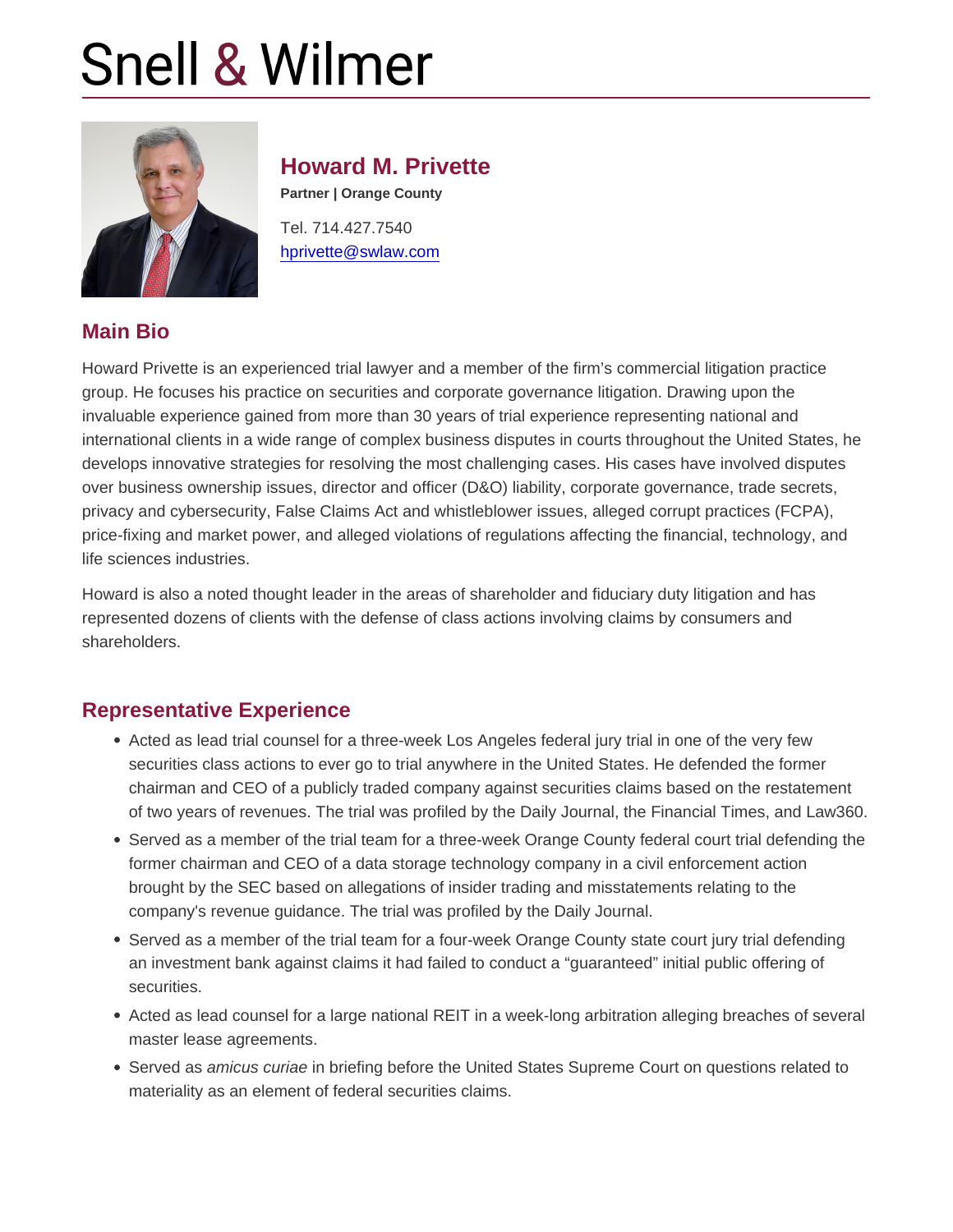- Defended a multinational investment bank in putative class actions brought in the Southern District of New York under the Investment Advisers Act, the Securities Exchange Act, and New York law, alleging claims relating to billions of dollars of auction rate securities. The case was profiled by the American Lawyer and the Financial Times.
- Represented a global technology leader and its officers and directors in multiple actions brought by shareholders in Orange County state and federal court. The case addressed novel questions concerning the applicability of the federal Securities Litigation Uniform Standards Act.
- Defended a regional bank in Orange County Superior Court in a purported shareholder class and derivative action related to the bank's capital and dividend policies and alleged interested-party transactions.
- Defended a former senior executive of an electric vehicle company in consolidated shareholder litigation brought in the District of Delaware under the Securities Act of 1933 and the Securities Exchange Act of 1934.
- Defended a biotechnology company and its officers and directors in securities class actions and a derivative action in Phoenix, Arizona. The plaintiffs alleged failure to disclose that claimed healing rates of the company's flagship product were not supported by clinical data and that the company's sales force misrepresented the approved uses and efficacy of the product.
- Defended a public technology company in New York state court against claims of securities violations arising from an offering of the company's stock.
- Defended a dental and vision benefits company and its officers and directors in a class action filed in Orange County federal court. The plaintiffs alleged misstatements concerning the company's accounting and business prospects.
- Represented the largest shareholder and former vice chairman of a publicly traded hotel and gaming company after the company involuntarily redeemed the clients' shares. The matter included lawsuits and counterclaims in Nevada state and federal courts based on allegations of Foreign Corrupt Practices Act violations, federal and state securities violations, and breach of fiduciary duties.
- Defended an investment management company and its senior officer in connection with claims of fraud and civil racketeering based on allegations related to motion picture investments and loan guarantees.

# **Education**

- Stanford Law School (J.D., with distinction, 1988)
	- Order of the Coif
	- o Stanford Law Review, Note Editor
	- R. Hunter Summers Trial Practice Award
- Yale University (M.A., Economics, 1985)
- Yale University (B.A., magna cum laude, 1985)

### Representative Presentations & Publications

["US Supreme Court Reverses Class Certification in 10b-5 Action,](https://www.troutman.com/insights/us-supreme-court-reverses-class-certification-in-10b-5-action.html)" Co-Author, Troutman Pepper (June 24, 2021)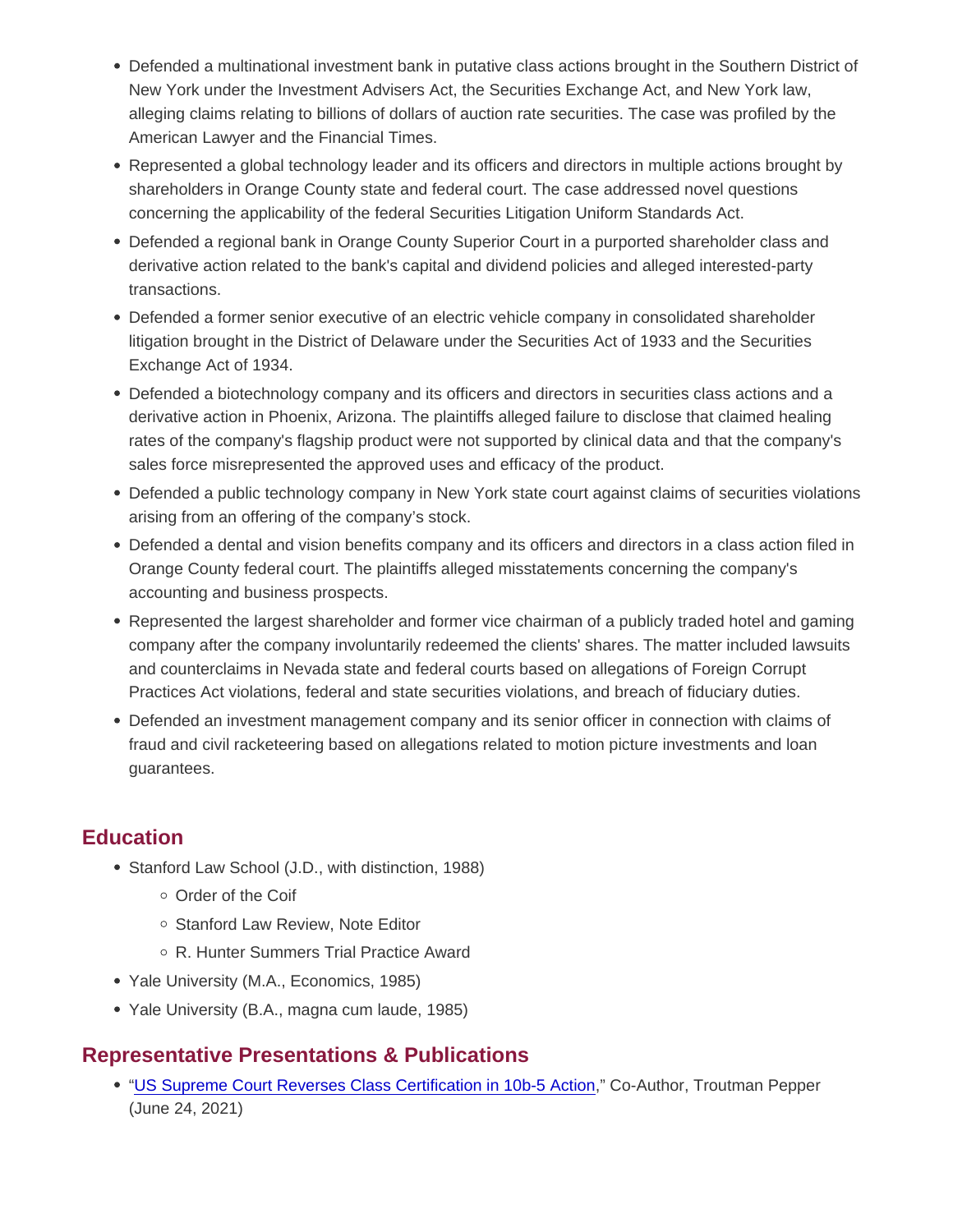- ["Not So Fast! Ninth Circuit Clarifies the Role of Materiality in Triggering SLUSA's Class Action Bar,](https://www.troutman.com/insights/not-so-fast-ninth-circuit-clarifies-the-role-of-materiality-in-triggering-slusas-class-action-bar.html)" Co-Author, Troutman Pepper (April 16, 2021)
- ["Legal or Not, it's Working: Mandatory Board Diversity for Publicly-held Companies Headquartered in](https://today.westlaw.com/Document/Iae475fbc976b11ebbea4f0dc9fb69570/View/FullText.html?transitionType=CategoryPageItem&contextData=(sc.Default)&firstPage=true) [the Golden State,](https://today.westlaw.com/Document/Iae475fbc976b11ebbea4f0dc9fb69570/View/FullText.html?transitionType=CategoryPageItem&contextData=(sc.Default)&firstPage=true)" Co-Author, Westlaw Today (April 7, 2021)
- ["First Diversity-Driven Derivative Suit in Facebook Case Tossed by Northern District of California,](https://www.troutman.com/insights/first-diversity-driven-derivative-suit-in-facebook-case-tossed-by-northern-district-of-california.html)" Co-Author, Troutman Pepper (March 31, 2021)
- "Northern District of California Delineates When Affirmative Statements Can Create a Duty to Disclose," Co-Author, Troutman Pepper (March 30, 2021)
- "Board Diversity Podcast," Episode Host, Troutman Pepper (November 17, 2020)
- "A New Wave of Board Diversity Derivative Litigation," Co-Author, Troutman Pepper (October 21, 2020)
- ["California Court Upholds Exclusive Federal Forum Provision in Post-Cyan Securities Class Action](https://www.troutman.com/images/content/2/4/v3/248562/PalmerP-PrivetteH-VillarP-BurdickS-Westlaw-091820.pdf) ," Co-Author, Thomson Reuters (September 18, 2020)
- ["Crisis Management in 2020: Learning from the Past . . . and the Present,](http://www.ocbar.org/Portals/0/pdf/section_pdfs/corporate_counsel/meeting_materials/2020/Aug2020.pdf)" Presenter, Orange County Bar Association, Corporate Counsel Section (August 11, 2020)
- ["Director Fiduciary Duties: Navigating Insolvency Risk in Newly \(COVID-19\) Distressed Companies,](https://corpgov.law.harvard.edu/2020/07/19/navigating-insolvency-risk-in-covid-19-distressed-companies/)" Co-Author, Harvard Law School Forum on Corporate Governance and Financial Regulation blog (July 19, 2020)
- "Keep Calm and Lead: Corporate Counsel's Role in Crisis Management," Presenter, Orange County Bar Association, Corporate Counsel Section (August 13, 2019)
- "Ninth Circuit Affirms Important Distinction Between Settlement and Litigation Classes," Co-Author, Troutman Pepper Client Alert (June 27, 2019)
- "#MeToo: Redefining How Insurers Approach Sexual Harassment," Panelist (discussing #MeToo securities claims), Risk & Insurance Management Society (RIMS) Annual Conference (April 30, 2019)
- "Singing the Portfolio Company Blues? Anticipating and Surviving Investor Disputes," Presenter, Ocean Park (Santa Monica) General Counsels Group (April 5, 2019)

### Professional Recognition & Awards

- **Southern California Super Lawyers, Securities Litigation, Business Litigation (2005-2022)** Top 50 in Orange County (2018)
	-
- Southern California Super Lawyers, Rising Stars Edition (2004)
- Best Lawyers in America®, Commercial Litigation (2019-2022)
- AV Preeminent<sup>®</sup> by Martindale-Hubbell<sup>®</sup>
- Twice recognized for significant trial victories in Los Angeles Daily Journal Top Defense Verdicts of The Year (2011, 2014)
- Twice recognized for one of the national Top 10 most innovative case-winning strategies in The Financial Times U.S. Innovative Lawyers Report (2011-2012)

# Community Involvement

Orange County Bar Association